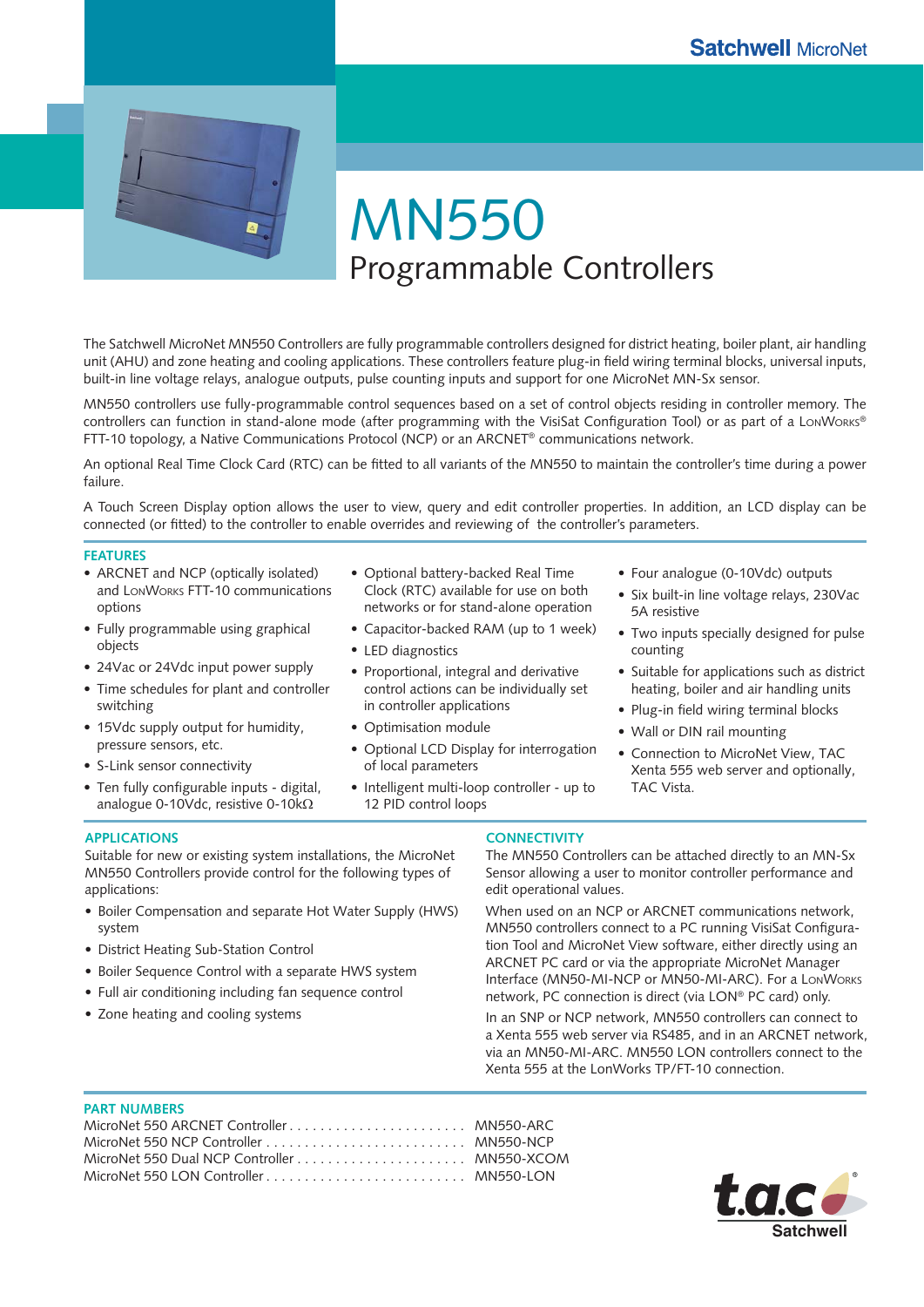# **TECHNICAL DATA**

| Max. power consumption 12VA @ 24Vac, 6.5W @ 24Vdc |                                                             |
|---------------------------------------------------|-------------------------------------------------------------|
|                                                   |                                                             |
| <b>Ambient Temperature</b>                        |                                                             |
|                                                   |                                                             |
|                                                   |                                                             |
| Humidity                                          | operating temperature is $0^{\circ}$ C to 40 $^{\circ}$ C). |
|                                                   |                                                             |
| Mechanical                                        |                                                             |
|                                                   |                                                             |
|                                                   |                                                             |
|                                                   |                                                             |
| Dimensions & Weight  see Fig. 3                   |                                                             |
|                                                   |                                                             |
|                                                   |                                                             |
| Real Time Clock Module (optional)                 |                                                             |
|                                                   |                                                             |
|                                                   |                                                             |
| <b>Communications</b>                             |                                                             |
|                                                   |                                                             |
|                                                   |                                                             |
|                                                   |                                                             |
| <b>Agency Compliances</b>                         |                                                             |
|                                                   |                                                             |
|                                                   |                                                             |
|                                                   |                                                             |
|                                                   |                                                             |
|                                                   |                                                             |
|                                                   |                                                             |

### **Power Failure Reserve**

Controller EEPROM preserves memory for 10 years under normal conditions of use. RAM contents will be preserved for up to one week in the event of a mains power failure, by a back-up capacitor. The software clock will stop during a power failure. If the controller has an RTC card, then the time will be maintained.

|  | <b>INPUTS AND OUTPUTS</b> |  |  |
|--|---------------------------|--|--|
|--|---------------------------|--|--|

| I/O Point Type       | <b>Description</b>                                                                                                                                                                                                                                                                                                                                                             | Quantity       |
|----------------------|--------------------------------------------------------------------------------------------------------------------------------------------------------------------------------------------------------------------------------------------------------------------------------------------------------------------------------------------------------------------------------|----------------|
| Universal Input (UI) | Each separately jumper configurable for either resistive (0-10K $\Omega$ , 0 - 10Vdc or digital use).                                                                                                                                                                                                                                                                          | 10             |
| Pulse Counting Input | Dry contact, each capable of counting up to 10 pulses per second. Note: the actual speed depends<br>on the application time cycle time, i.e. how often the pulse input signal is passed to a counter<br>module. Typically this is 2Hz or less.                                                                                                                                 | $\overline{2}$ |
| Analogue Output (AO) | 0 - 10Vdc (at 1mA) for analogue actuator or transducer control (10K $\Omega$ minimum input load).                                                                                                                                                                                                                                                                              | 4              |
| Relay output         | Line Relay Outputs, 5A resistive, Type 1B. Current Rating: 5A at 230Vac. See cautions on page 4.                                                                                                                                                                                                                                                                               | 6              |
| Sensor Link          | Sensor Link for MicroNet S-Link sensor. Input comprises: Space Temperature (0°C to 50°C); Ad-<br>justable Setpoints (4.4°C to 35°C); Operational Mode (Heat/Cool/Auto/Off); Fan (On/Speed<br>(Low/Medium/High)/Auto); Override Pushbutton (standalone occupancy control or remote status<br>monitoring of local status condition). These features are programmable in VisiSat. |                |
| 15Vdc Output         | 15Vdc (25mA) supply output for humidity and pressure sensors etc.                                                                                                                                                                                                                                                                                                              |                |

**ACCESSORIES**

|                                         | PCI20-485 or PCI20U-485 PCI card* to connect PC to ARCNET network. Type depends on PC's motherboard. |
|-----------------------------------------|------------------------------------------------------------------------------------------------------|
|                                         |                                                                                                      |
|                                         | *PCI and PCMCIA cards available from Contemporary Controls (www.ccontrols.com).                      |
|                                         | Echelon® ECH 74501 PCLTA21/FT-10 PCI card to connect Desktop PC to LonWorks FTT-10 network           |
|                                         | Echelon® ECH 73200 PCC-10 TP/FT-10 card to connect Laptop PC to LonWorks FTT-10 network              |
|                                         | LON-TERM1 Single LON Terminator for Free Topologies                                                  |
|                                         | LON-TERM2 Double LON Terminator for Bus Topologies (two required)                                    |
|                                         |                                                                                                      |
|                                         | MN50-LCD/MN50-LCDP MicroNet LCD Displays (wall/panel mounting)                                       |
|                                         | MN50-TS-100/MN50-TSP-100. MicroNet Touch NCP Screen Displays (wall/panel mounting)                   |
|                                         |                                                                                                      |
|                                         | MN50-MI-ARC/NCP. MicroNet Manager Interface for ARCNET/NCP networks                                  |
| MN50-MI-RTR ARCNET Router               |                                                                                                      |
|                                         |                                                                                                      |
|                                         |                                                                                                      |
|                                         | MN-VSCORE. VisiSat Configuration Tool (requires Visio 2003 software), core software (NCP & ARCNET).  |
|                                         |                                                                                                      |
|                                         |                                                                                                      |
| 0-073-0902TAC Xenta 400 (Terminal Part) |                                                                                                      |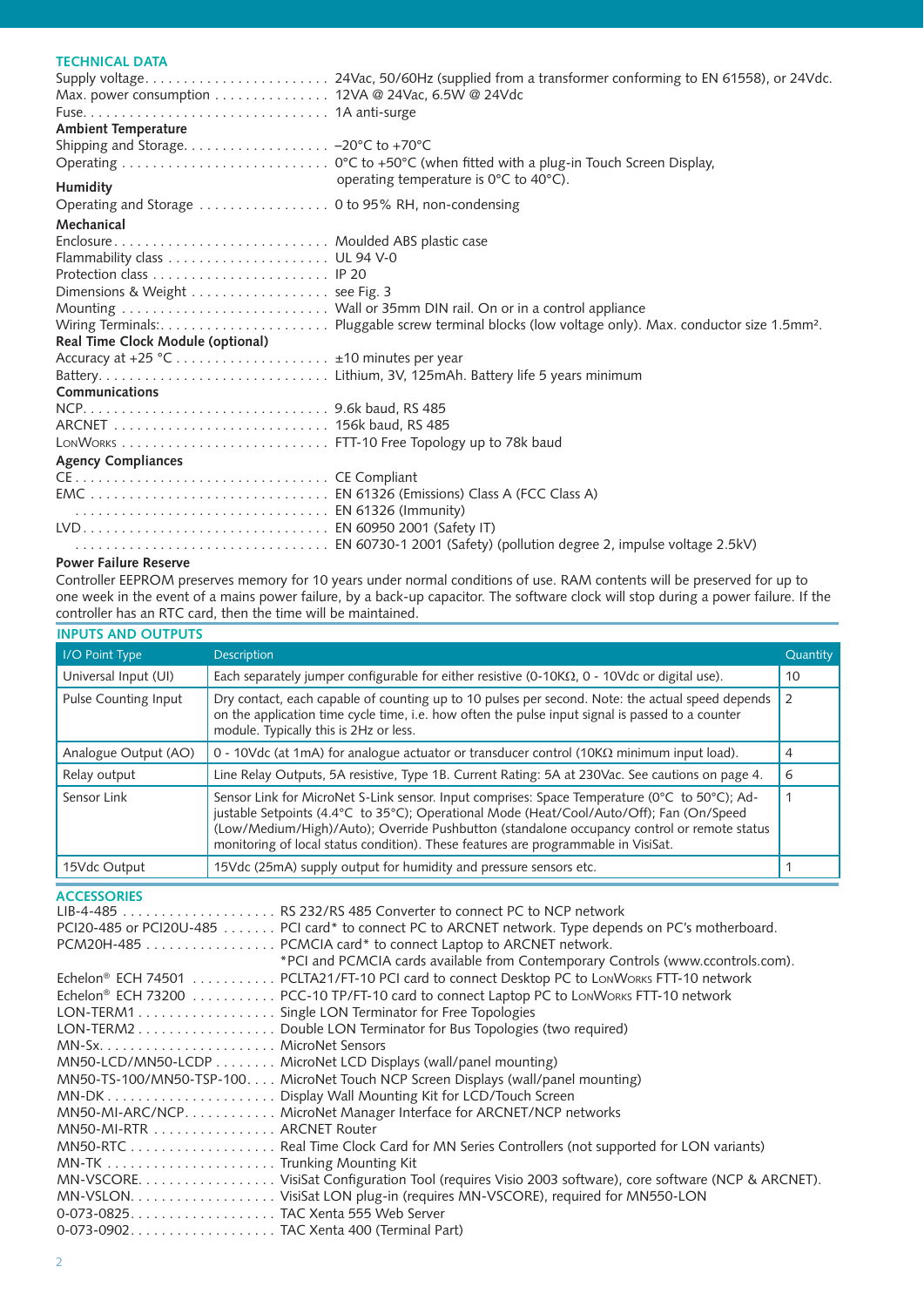## **TYPICAL SYSTEM DIAGRAM MICRONET MN550 CONTROLLER**



## **COMMUNICATIONS**

#### **ARCNET**

If an open communications standard is not necessary, but peer-to-peer communications is required, the highperformance ARCNET network option may be implemented. This network is created by using ARCNET controllers (e.g. MN550-ARC) and a MicroNet Manager Interface (MN50-MI-ARC).

An ARCNET communications network has a communications speed of 156k baud and can host up to 95 devices per sub-LAN (and up to 31 sub-LANs using ARCNET Routers).

ARCNET controllers communicate with each other in a peer-to-peer mode and connect to the MicroNet View software via an MN50-MI-ARC only and with the VisiSat Configuration Tool software via an MN50-MI-ARC or an ARCNET PC card.

An optional MicroNet Touch Screen Display can be mounted on a selfcontained panel and connected to the MN550-ARC variant.

An optional LCD Display, when mounted remotely, can be connected to an MN550-ARC controller operating in stand-alone mode. In addition, the LCD can be connected to an MN550-ARC variant in an ARCNET network.

The LCD can be also be mounted directly on an MN550-ARC controller in standalone mode (using a ribbon cable).

**NCP (Native Communications Protocol)** In cases where an open communications standard is not required, an NCP network can be used.

An NCP network has a communications speed of 9.6k baud and can host up to 20 sub-networks with 63 devices each communicating in a polled-response mode.

Controllers on an NCP network (e.g. MN550-NCP) connect to MicroNet View and the VisiSat Configuration Tool via a direct connection to the PC using an RS 232/RS 485 Converter. Alternatively, connection can be via a MicroNet Manager Interface (MN50-MI-NCP).

An optional MicroNet Touch Screen Display can be mounted directly on the controller or on a self-contained panel.

An optional LCD Display, when mounted remotely, can be connected to an MN550-NCP controller operating in stand-alone mode. In addition, the LCD can be connected to an MN550-XCOM variant in an NCP network.

The LCD can be also be mounted directly on any MN550-NCP controller in standalone mode (using a ribbon cable).

### **LONWORKS**

A LONWORKS FTT-10 Free Topology communications network has a communications speed of up to 78k baud and can host up to 63 devices per segment (this can be increased to 128 using a repeater). See www.echelon. com/support for network design and wiring requirements.

LONWORKS network controllers (e.g. MN550-LON) communicate with with each other in a peer-to-peer fashion and connect to MicroNet View and

the VisiSat Configuration Tool via the standard LON FTT-10 cards.

MicroNet View provides alarm management and dynamic trend logging. Applications can be prepared and downloaded to MicroNet controllers from the VisiSat Configuration Tool.

## **S-Link Sensor**

A Sensor Link (S-Link) (two-wire, unscreened, communications wiring) provides a power and communication interface to an MicroNet (MN-Sx) series sensor. From some MN-Sx models, the user can view and adjust application parameters. A maximum of 61m is allowed between the MN550 controller and the MicroNet Sensor.

### **DOCUMENTATION**

- MN550 Wiring & Commissioning
- DS 10.153A
- MN550 Installation Instructions
- MLI 10.153
- MicroNet Manager Interface •
- $-$  DS 10.217
- MicroNet MN-Sx Sensors DS 10.000
- MicroNet Touch Screen DS 10.050
	- MicroNet LCD Display DS 10.060
- MicroNet View DS 10.201
- VisiSat Configuration Tool DS 10.202
- VisiSat Engineering Guide
- MicroNet System Overview
- MicroNet System Engineering Guide
- TAC Xenta 555 03-00044-01-en. •